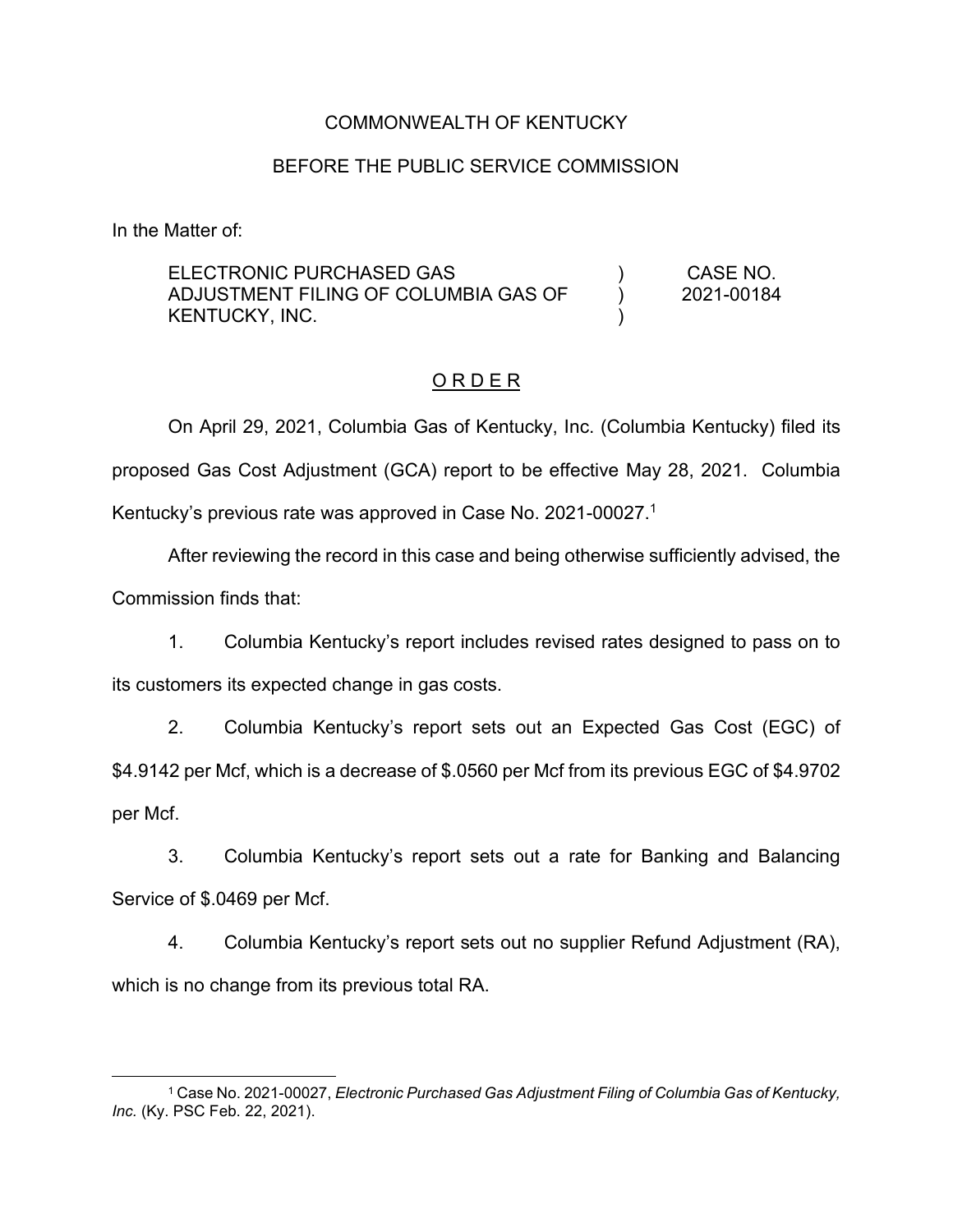5. Columbia Kentucky's report sets out a current quarter Actual Cost Adjustment (ACA) of (\$.1571) per Mcf. Columbia Kentucky's total ACA is (\$.3412) per Mcf, which is an increase of \$.4188 per Mcf from its previous total ACA of (\$.7600) per Mcf.

6. Columbia Kentucky's report sets out a Balancing Adjustment (BA) of \$.1892 per Mcf, which is an increase of \$.2033 per Mcf from its previous BA of (\$.0141) per Mcf.

7. Columbia Kentucky's report sets out no Special Agency Service (SAS) refund adjustment, which is no change from its previous SAS refund adjustment.

8. Columbia Kentucky's report sets out a Performance-Based Rate (PBR) Adjustment of \$.1555 per Mcf, which is a decrease of \$.0612 per Mcf from its previous PBR Adjustment of \$.2167 per Mcf.

9. Columbia Kentucky's GCA is \$4.9177 per Mcf, which is an increase of \$.5049 per Mcf from the previous GCA of \$4.4128 per Mcf.

10. The rates as proposed by Columbia Kentucky and set forth in the Appendix to this Order are fair, just and reasonable and should be approved for billing with the final meter readings beginning on May 29, 2021. Columbia Kentucky did not provide the 30 days' notice required for its rates to be effective May 28, 2021.

11. Should Columbia Kentucky purchase sustainable natural gas from a renewable source during the reporting period of any future GCA reports then the supplier, cost, and amount must be documented in its cover letter to the Commission.

12. As ordered by the Commission in Case No. 2018-00150, <sup>2</sup> Columbia Kentucky's future GCA reports should include an electronic version containing supporting

<sup>&</sup>lt;sup>2</sup> Case No. 2018-00150, *Purchased Gas Adjustment Filing of Columbia Gas of Kentucky, Inc. (Ky.* PSC May 16, 2018).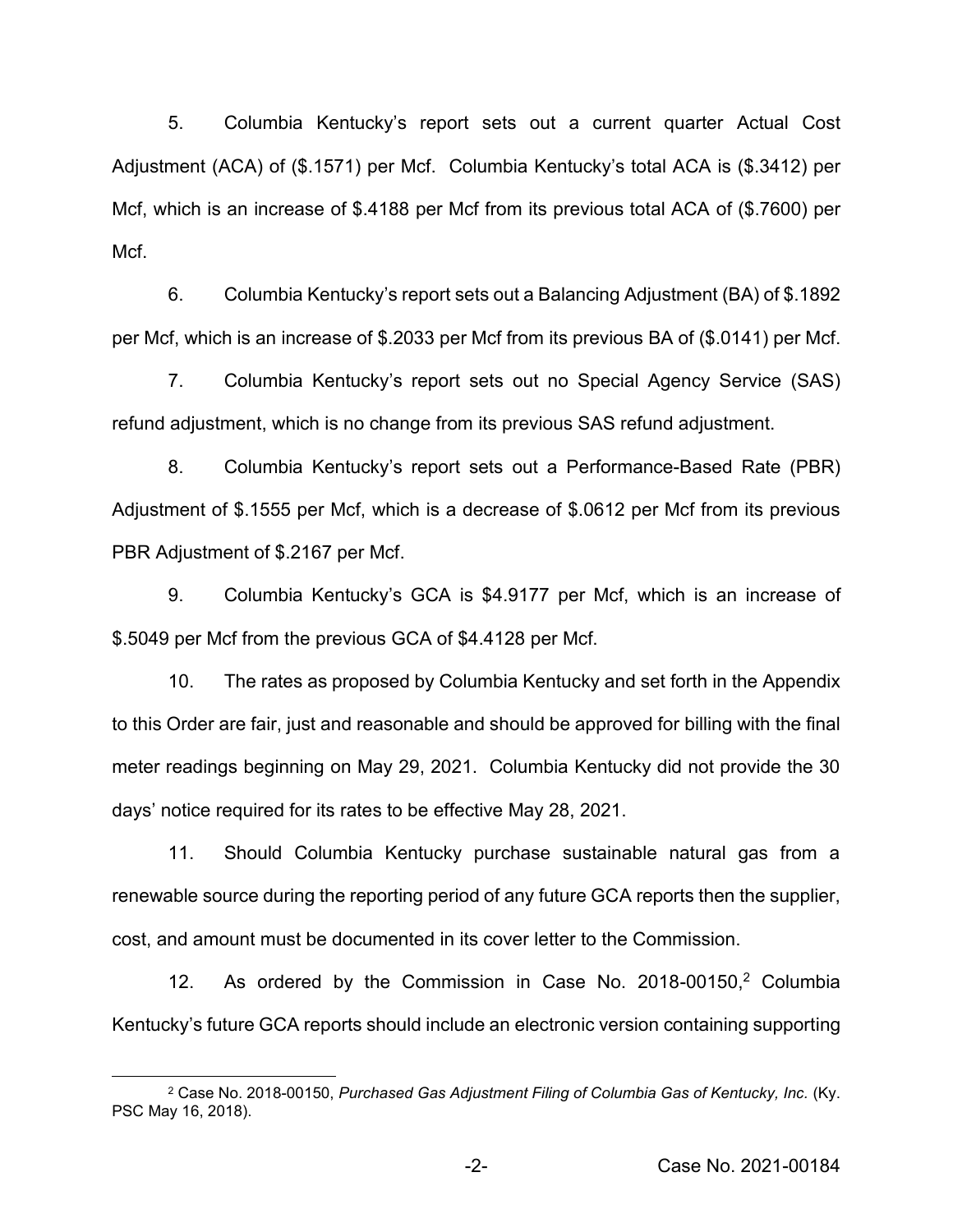calculations in Excel spreadsheet format with all formulas, columns, and rows unprotected and fully accessible.

IT IS THEREFORE ORDERED that:

1. The rates proposed by Columbia Kentucky and set forth in the Appendix to this Order are approved for billing beginning on May 29, 2021.

2. Within 20 days of the date of entry of this Order, Columbia Kentucky shall file with this Commission, using the Commission's electronic Tariff Filing System, revised tariff sheets setting out the rates approved herein and reflecting that they were approved pursuant to this Order.

3. Columbia Kentucky's future GCA reports shall include the information required in finding paragraph 12.

4. This case is closed and removed from the Commission's docket.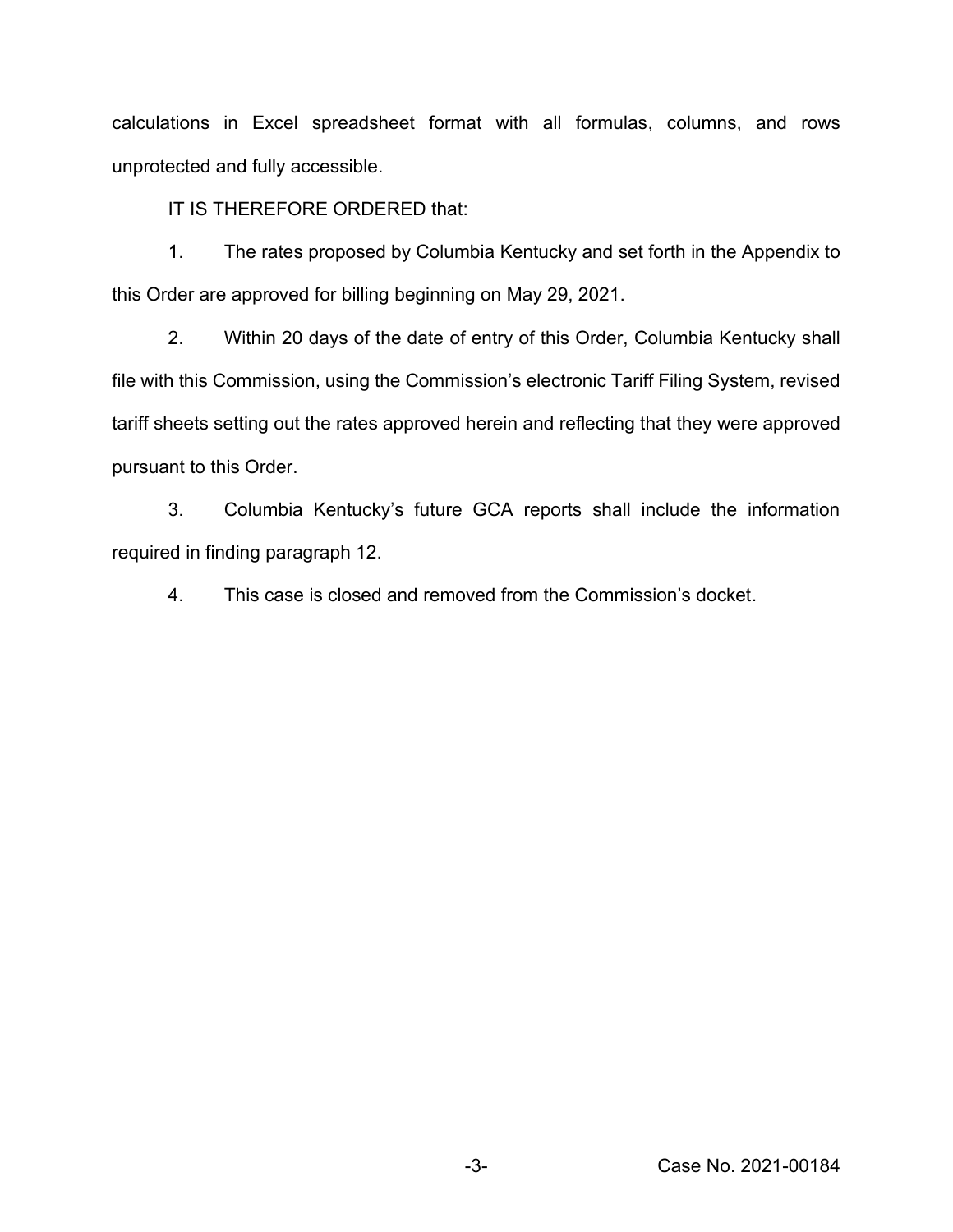By the Commission



ATTEST:  $\sqrt{2\pi}$  for Executive Director for

Case No. 2021-00184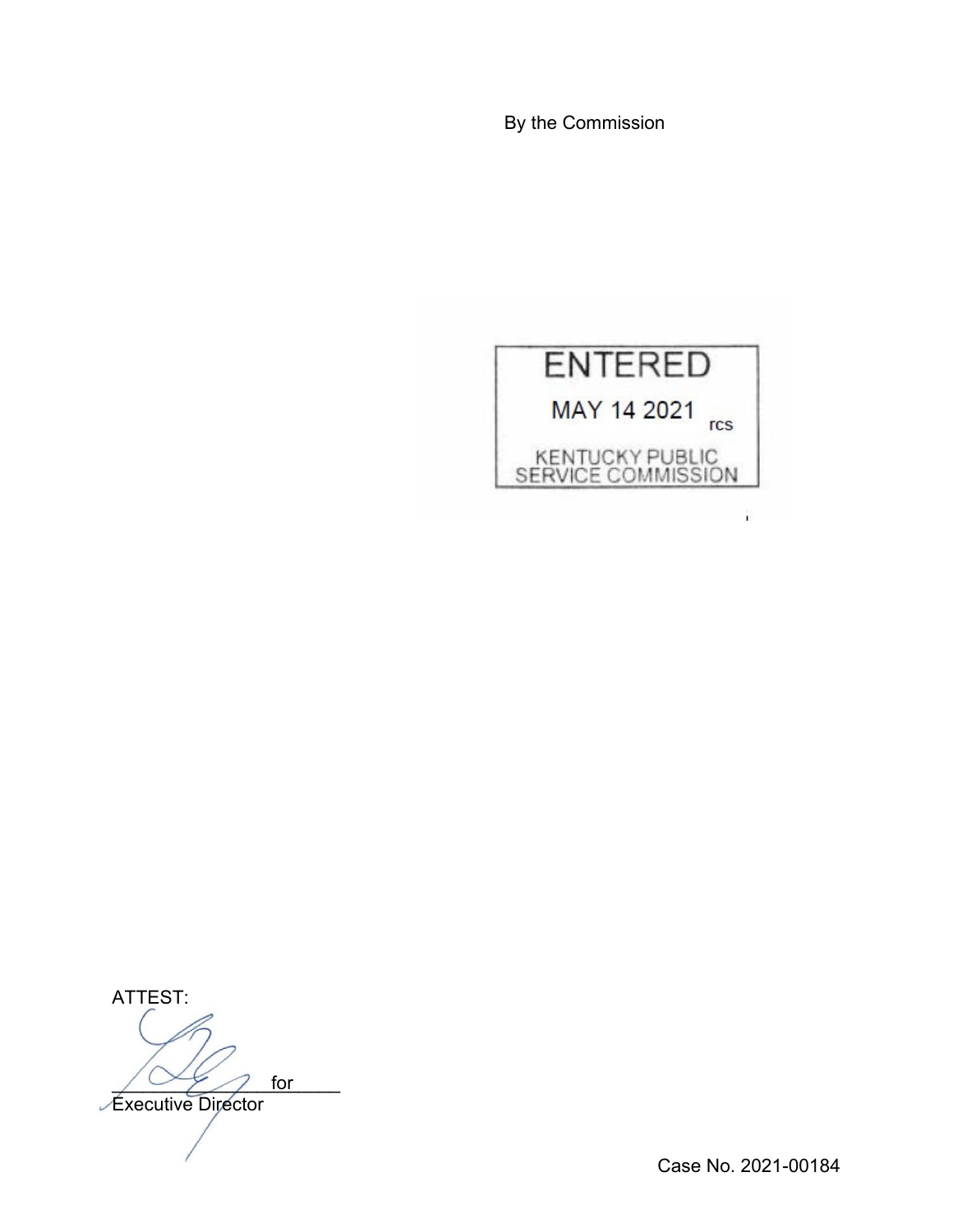# APPENDIX

# APPENDIX TO AN ORDER OF THE KENTUCKY PUBLIC SERVICE COMMISSION IN CASE NO. 2021-00184 DATED MAY 14 2021

The following rates and charges are prescribed for the customers in the area served by Columbia Gas of Kentucky, Inc. All other rates and charges not specifically mentioned herein shall remain the same as those in effect under the authority of the Commission prior to the effective date of this Order.

#### CURRENTLY EFFECTIVE BILLING RATES

Total

| <b>SALES SERVICE</b>                                                                                | <b>Base Rate</b><br><b>Charge</b><br>\$ | Gas Cost Adjustment <sup>1/</sup><br>Demand Commodity<br>\$ | \$             | Tolai<br><b>Billing</b><br><u>Rate</u><br>\$ |
|-----------------------------------------------------------------------------------------------------|-----------------------------------------|-------------------------------------------------------------|----------------|----------------------------------------------|
| <b>RATE SCHEDULE GSR</b>                                                                            |                                         |                                                             |                |                                              |
| Delivery Charge per Mcf                                                                             | 3.5665                                  | 2.0108                                                      | 2.9069         | 8.4842                                       |
| RATE SCHEDULE GSO<br><b>Commercial or Industrial</b>                                                |                                         |                                                             |                |                                              |
| First 50 Mcf or less per billing period                                                             | 3.0181                                  | 2.0108                                                      | 2.9069         | 7.9358                                       |
| Next 350 Mcf per billing period                                                                     | 2.3295                                  | 2.0108                                                      | 2.9069         | 7.2472                                       |
| Next 600 Mcf per billing period                                                                     | 2.2143                                  | 2.0108                                                      | 2.9069         | 7.1320                                       |
| Over 1,000 Mcf per billing period                                                                   | 2.0143                                  | 2.0108                                                      | 2.9069         | 6.9320                                       |
| <b>RATE SCHEDULE IS</b>                                                                             |                                         |                                                             |                |                                              |
| First 30,000 Mcf per billing period                                                                 | .6285                                   |                                                             | $2.9069^{2/3}$ | 3.5354                                       |
| Next 70,000 Mcf per billing period                                                                  | .3737                                   |                                                             | $2.9069^{2/3}$ | 3.2806                                       |
| Over 100,000 Mcf per billing period<br>Firm Service Demand Charge<br>Demand Charge times Daily Firm | .3247                                   |                                                             | $2.9069^{2/3}$ | 3.2316                                       |
| Volume (Mcf) in Customer Service Agreement                                                          |                                         | 11.9599                                                     |                | 11.9599                                      |
|                                                                                                     |                                         |                                                             |                |                                              |

<sup>1</sup> The Gas Cost Adjustment, as shown, is an adjustment per Mcf determined in accordance with the "Gas Cost Adjustment Clause" as set forth on Sheets 48 through 51 of Columbia Kentucky's Tariff. The Gas Cost Adjustment applicable to a customer who is receiving service under Rate Schedule GS or IUS and received service under Rate Schedule SVGTS shall be \$4.9142 per Mcf only for those months of the prior 12 months during which they were served under Rate Schedule SVGTS.

<sup>2</sup> IS customers may be subject to the Demand Gas Cost under the conditions set forth on Sheets 14 and 15 of Columbia Kentucky's Tariff.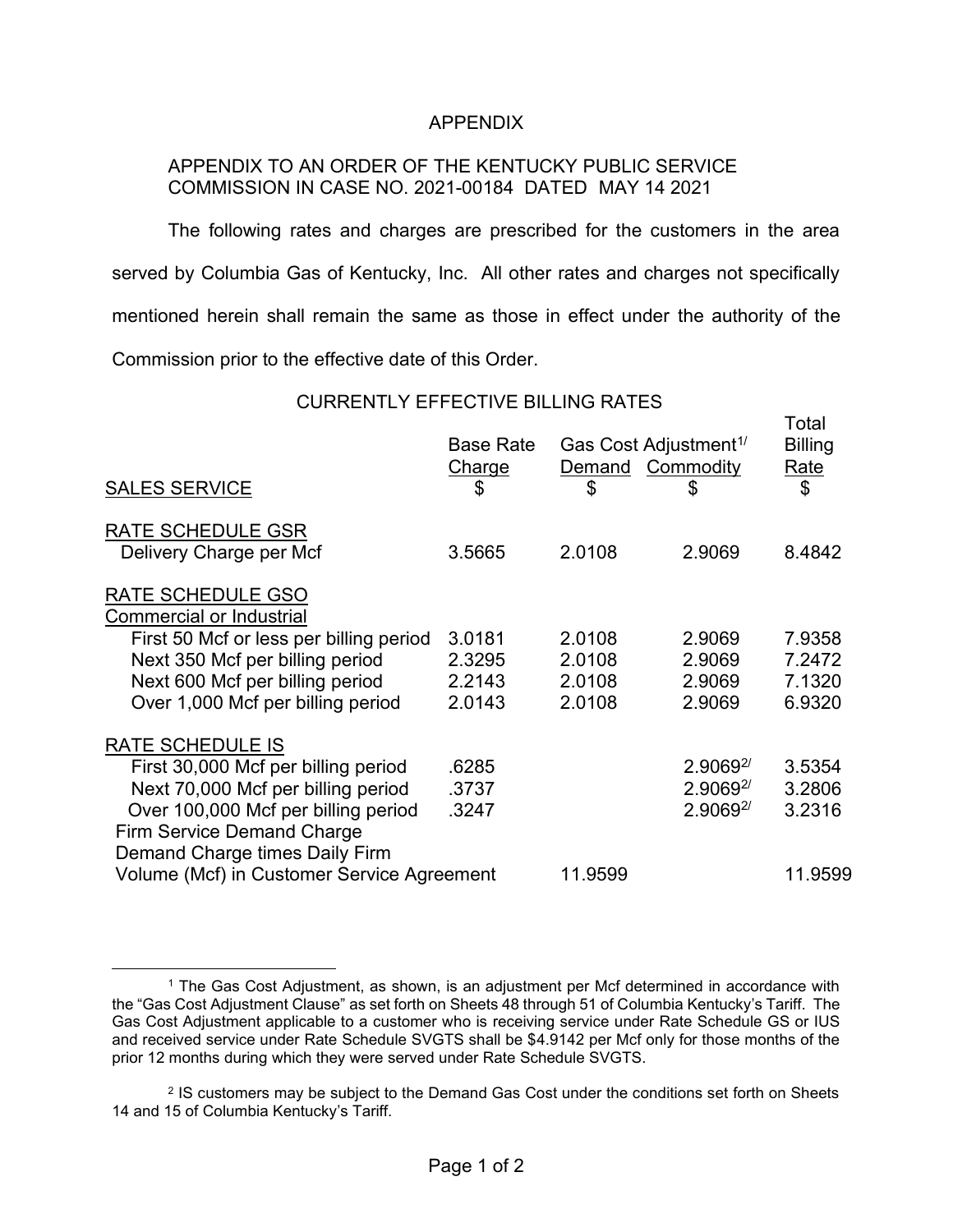| <b>RATE SCHEDULE IUS</b><br>Delivery Charge per Mcf                                                                                                                                                              | 1.1544 | 2.0108  | 2.9069                               | 6.0721              |
|------------------------------------------------------------------------------------------------------------------------------------------------------------------------------------------------------------------|--------|---------|--------------------------------------|---------------------|
| <b>TRANSPORTATION SERVICE</b>                                                                                                                                                                                    |        |         |                                      |                     |
| <b>RATE SCHEDULE SS</b><br>Standby Service Demand Charge per Mcf<br>Demand Charge times Daily Firm<br>Volume (Mcf) in Customer Service Agreement<br>Standby Service Commodity Charge per Mcf                     |        | 11.9599 | 2.9069                               | 11.9599<br>2.9069   |
| <b>RATE SCHEDULE DS</b><br><b>Banking and Balancing Service</b><br>Rate per Mcf                                                                                                                                  |        | .0469   |                                      | .0469               |
| RATE SCHEDULE MLDS<br><b>Banking and Balancing Service</b><br>Rate per Mcf                                                                                                                                       |        | .0469   |                                      | .0469               |
| RATE SCHEDULE SVGTS                                                                                                                                                                                              |        |         | <b>Base Rate</b>                     |                     |
|                                                                                                                                                                                                                  |        |         | \$                                   |                     |
| General Service Residential (SGVTS GSR)<br>Delivery Charge per Mcf                                                                                                                                               |        |         | 3.5665                               |                     |
| General Service Other-Commercial or Industrial (SVGTS GSO)<br>First 50 Mcf or less per billing period<br>Next 350 Mcf per billing period<br>Next 600 Mcf per billing period<br>Over 1,000 Mcf per billing period |        |         | 3.0181<br>2.3295<br>2.2143<br>2.0143 |                     |
| <b>Intrastate Utility Service</b><br>Delivery Charge per Mcf                                                                                                                                                     |        |         | 1.1544                               |                     |
|                                                                                                                                                                                                                  |        |         | \$                                   | <b>Billing Rate</b> |
| Actual Gas Cost Adjustment <sup>3</sup>                                                                                                                                                                          |        |         |                                      | \$.1440             |
| <b>RATE SCHEDULE SVAS</b>                                                                                                                                                                                        |        |         |                                      |                     |
| <b>Balancing Charge-per Mcf</b>                                                                                                                                                                                  |        |         |                                      | \$1.4565            |

 $^3$  The Gas Cost Adjustment is applicable to a customer who is receiving service under Rate Schedule SVGTS and received service under Rate Schedule GS, IS, or IUS for only those months of the prior 12 months during which they were served under Rate Schedule GS, IS, or IUS.